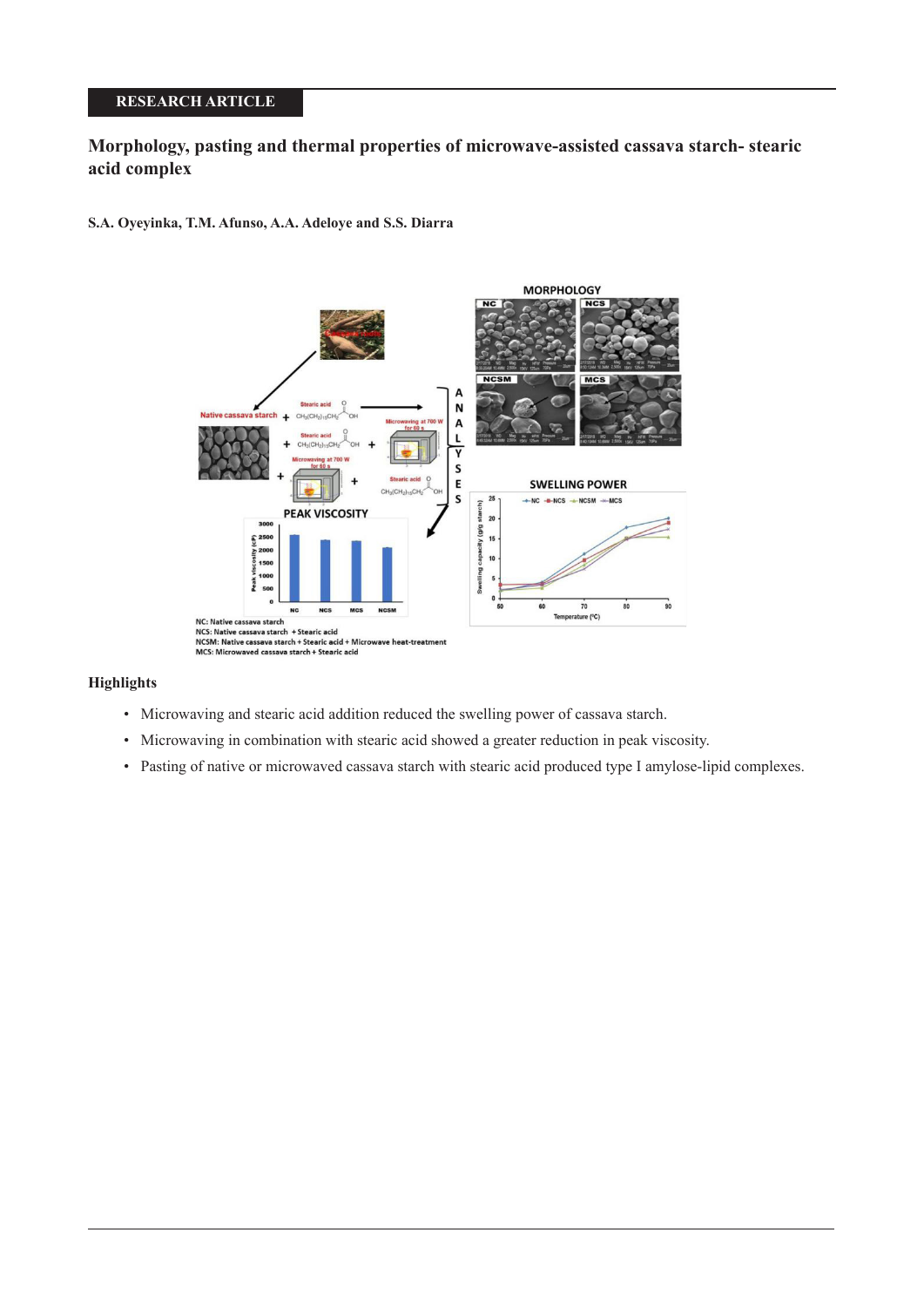### **RESEARCH ARTICLE**

# **Morphology, pasting and thermal properties of microwave-assisted cassava starch- stearic acid complex**

## **S.A. Oyeyinka1,3,\*, T.M. Afunso1 , A.A. Adeloye2 and S.S. Diarra3**

*1 Department of Home Economics and Food Science, University of Ilorin, Ilorin, Nigeria. 2 Department of Animal Production, University of Ilorin, Ilorin, Nigeria. 3 School of Agriculture and Food Technology, University of the South Pacific, Apia, Samoa.*

*Received: 16/07/2019; Accepted: 22/06/2020*

**Abstract:** In this study, the physicochemical properties of microwave-assisted cassava starch-stearic acid complex was investigated. The effects of the modification methods were assessed using a scanning electron microscope, differential scanning calorimeter and rapid visco analyser. Native cassava starch showed mostly polygonal shape with some granules irregular and round in shape. Native cassava starch with added stearic acid had slight changes in shape while microwaved cassava starch showed irregular and dented granules with pin-holes or fissures. Native cassava starch modified with stearic acid alone or microwaved cassava starch with added stearic acid showed decreased swelling power as compared to the native starch. Pasting properties of cassava starch were significantly affected by stearic acid addition or microwaving. Stearic acid addition alone reduced the peak viscosity slightly (approx. 7%), adding stearic acid to microwaved cassava starch reduced the peak viscosity by approximately 9%, while microwaving cassava starch-stearic acid mixture showed greater reduction in peak viscosity (approx. 19%). Pasting of native or microwaved cassava starch with stearic acid resulted in the formation of type I amylose-lipid complexes, with melting temperatures ranging from approx. 92 to 102oC. Microwaving can improve complexation of stearic acid with cassava starch to produce modified starch with higher thermal stability and increased final viscosity.

*Keywords:* Amylose-lipid complexes, Cassava starch, Stearic acid, Microwaving.

#### **INTRODUCTION**

Cassava (*Manihot esculanta* Crantz) is a root widely consumed in many parts of the world including Africa. It is a good source of starch, which may be explored in various industrial applications due to its remarkable characteristics such as high freeze-thaw stability, high paste viscosity and clarity which are advantageous for applications industrially (Nwokocha *et al*., 2009). Although cassava starch represents a valuable ingredient in food and pharmaceutical industries, in the native form, the starch is unsuitable for most industrial applications. This is because native starches generally they have poor resistance to processing conditions such as shear, pH and heat frequently encountered in the industry.

Hence, they must be modified to eliminate these shortcomings and to improve their physicochemical and functional properties (Kaur *et al*., 2012). According

to Oyeyinka and Oyeyinka (2018), starch may be modified by chemical, physical, enzymatic genetic and a combination of these methods. Due to increased awareness of the relationship between diet and health, consumers are demanding foods with natural chemicals rather than synthetic ones. Hence, researchers are now focusing on the use of environmentally friendly method such as the use of natural chemicals e.g. lipids (Oyeyinka *et al*., 2018; Oyeyinka *et al*., 2017a) and physical methods such as microwaving (Lewandowicz *et al*., 2000; Oyeyinka *et al*., 2019).

Cassava starch has been chemically modified using lipids such as stearic acid (Maphalla and Emmambux, 2016; Schmidt *et al*., 2013; Varavinit *et al*., 2001) and physically by microwaving (Colman *et al*., 2014; Lewandowicz *et al*., 1997; Oyeyinka *et al*., 2019). Starch-lipid complexes also known as V-amylose complexes are important in food applications because they have been reported to reduce tendency towards retrogradation (Oyeyinka *et al.*, 2016b), produce starch with slowly digestible property (Oyeyinka *et al*., 2017c) and enhanced final viscosity (D'silva *et al*., 2011; Oyeyinka *et al*., 2017c).

The interaction between starch and lipids is influenced by several factors including amylose content, lipid type, starch moisture content and complexation conditions. Due to the benefit of starch-lipid complexes, efforts are on-going to improve the degree of complexation of starch with lipids using different method such as extended pasting of starch with lipids (D'silva *et al*., 2011), increased incubation time of starch with lipids (Chang *et al*., 2014), use of high pressure homogenization (Meng *et al*., 2014a; Meng *et al*., 2014b; Oyeyinka *et al*., 2016a, 2016b) as well as a combination of physical and chemical methods (Oyeyinka *et al*., 2018).

Microwave in combination with chemical methods have been reportedly used in starch modification for improved functionality. For instance, Zhao *et al*. (2018) reported that microwave pretreated esterification improved the substitution degree, structural and physicochemical properties of potato starch esters. Furthermore, other authors reported that microwave-assisted rapid heating of



 This article is published under the Creative Commons Attribution License (https://creativecommons.org/licenses/by/4.0/), which permits unrestricted use, distribution, and reproduction in any medium, provided the original work is properly cited.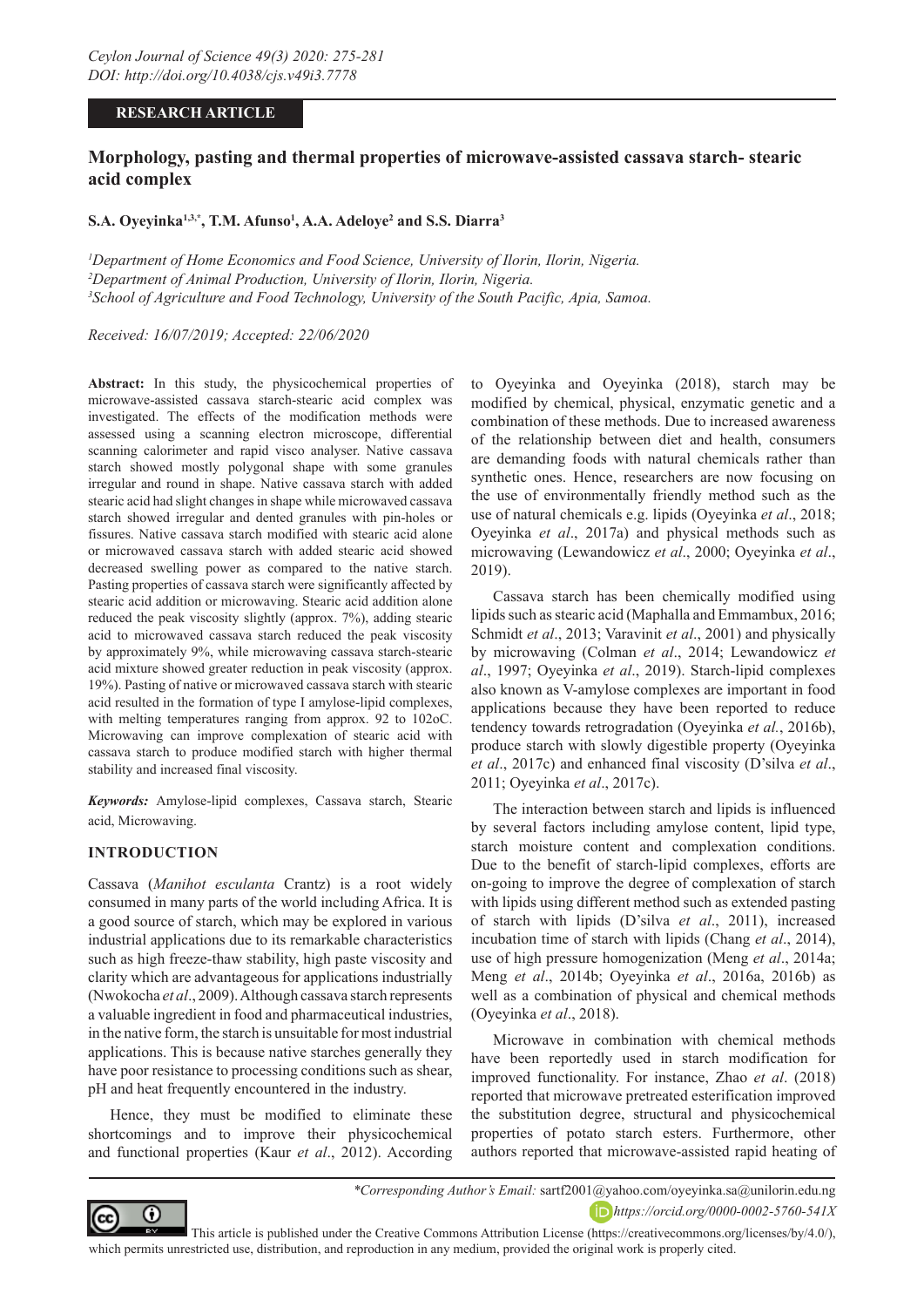starch is an effective method for increasing the production of starch acetate (Lin *et al*., 2017). Other studies found that microwaving alone altered the structure of starch granules (Lewandowicz *et al*., 2000) and created pin holes on granule surface (Luo *et al*., 2006; Oyeyinka *et al*., 2019). Hence, it is hypothesized that the pores created during microwaving may facilitate the movement of lipids into the starch granule interior during heating. Hence, this study investigated morphology, pasting and thermal properties of microwave-assisted cassava starch- stearic acid complex.

# **MATERIALS AND METHODS**

Cassava roots (TMS 326) were harvested from University of Ilorin research farm, Ilorin, Kwara state, Nigeria. Stearic acid (STE) was purchased from Ninoflex chemical stores, Ikeja, Lagos state. All chemicals and solvents used were laboratory grade.

### **Starch extraction**

Starch was extracted as previously reported (Osunsami *et al*., 1989). Cassava roots (2 kg) were peeled, washed and grated using a grating machine powered by Lister Diesel engine (5-1 6HP 650RPM, UK). The mash was submerged in water and sieving was done using a muslin cloth into a fresh bowl of potable water. The extract was left to settle for 24 hrs. After settling, the supernatant was disposed and fresh water (10 litres) was added to the sediment. The washing procedure was repeated five times until a clean white starch was obtained. Starch slurry was pressed in a muslin cloth to remove excess water and the starch sample was oven dried at 60 °C for 24 hrs. Dried samples were milled using a warring blender (Model: 8010S Torrington USA), sieved (sieve size: (180 µm) and packaged in Ziplock bags prior to analyses.

## **Microwaving of starch**

Starch was microwaved as previously reported except that a maximum time of 60 s was used (Oyeyinka *et al*., 2019). Briefly, the moisture content of the starch was adjusted to 30% with distilled water. The moistened starch was allowed to equilibrate for 2 h, prior to heating. After equilibration, starch samples were sealed with perforated polyethylene foil (Macro Packaging, Ivychurch, Kent, UK) designed for microwave ovens. Starch was heated using a microwave (Model MEJ11K, LG, Kuala Lumpur, Malaysia) at 700 W output and a frequency of 2450 MHz for 60 s. After heating, the sample was allowed to cool at room temperature and stored at 4oC until analysed.

#### **Incorporation of stearic acid into starch**

The complexing of stearic acid to the starch granules was done according to previous methods (Oyeyinka *et al*., 2017c). Cassava starch was suspended in minimum amount of ethanol containing 2% stearic acid. The suspension was stirred with a magnetic stirrer at 50ºC for 1 hr and then at room temperature for an additional 12 hr. Thereafter, the starch sample was oven dried and used immediately for subsequent analyses. Native cassava starch was treated the same way as the stearic acid treated starch.

#### **Swelling power**

Swelling power was determined as previously reported (Oyeyinka *et al*., 2015). Briefly, a 1% starch suspension in water was heated for 30 min from 50 to 90oC with constant stirring. The suspension was centrifuged (model 5810R, Eppendorf International, Frankfurt, Germany) at  $3400 \times g$  for 20 min at 25. C and the supernatant discarded. Swelling power was obtained by weighing the residue after centrifugation and dividing by the original weight of starch on a dry weight basis.

### **Microscopy**

Starch granule morphology was studied using a scanning electron microscope (EVO 15 HD, CarL Zeiss, Jena, Germany) (Oyeyinka *et al*., 2019). Average starch granule size was determined from diameter of individual granules (N=50) on the basis of the scale bar provided on the captured scanning electron micrographs (Stevenson *et al*., 2006).

### **Pasting properties**

The pasting properties of the starch samples were measured using a Rapid Visco-Analyzer (RVA 4500, Perten Instruments, Sydney, NSW, Australia). Briefly, 2.5 g of each sample was weighed and distilled water was added after accounting for the variation in moisture content of the microwaved samples. The mixture was agitated by mixing manually using a plastic paddle before inserting the canister into the instrument. Starch was stirred at 960 rpm for 10 s before the shear input was decreased and held constant at 160 rpm during the subsequent heating and cooling cycles. The peak viscosity, hot paste viscosity, cold paste viscosity, breakdown viscosity, peak time and pasting temperature of the samples were obtained from the instrument.

## **Thermal properties**

Thermal property was examined according to a previously reported method (Oyeyinka *et al*., 2015). Briefly, pasted freeze-dried complexes starch (3 mg) was directly weighed into an aluminum DSC pan and distilled water (12 µl) added. Pans were hermetically sealed and equilibrated for 12 hrs. Samples were heated from 20 to 120ºC at a rate of 10ºC/min; an empty pan was used as reference. The onset temperature  $(T_0)$ , melting temperature  $(T_m)$ , conclusion temperature  $(T_c)$ and melting enthalpy  $(\Delta H_m)$  were obtained for the starch-lipid complexes.

#### **Statistical analysis**

Duplicate samples were prepared and analyses done in triplicate. Data was analysed using one-way analysis of variance (ANOVA) and means were compared using the Fisher Least Significant Difference (LSD) test (p≤0.05) using the Statistical Package for the Social Sciences (SPSS) Version 16.0 for Windows (SPSS Inc., Chicago, IL, USA).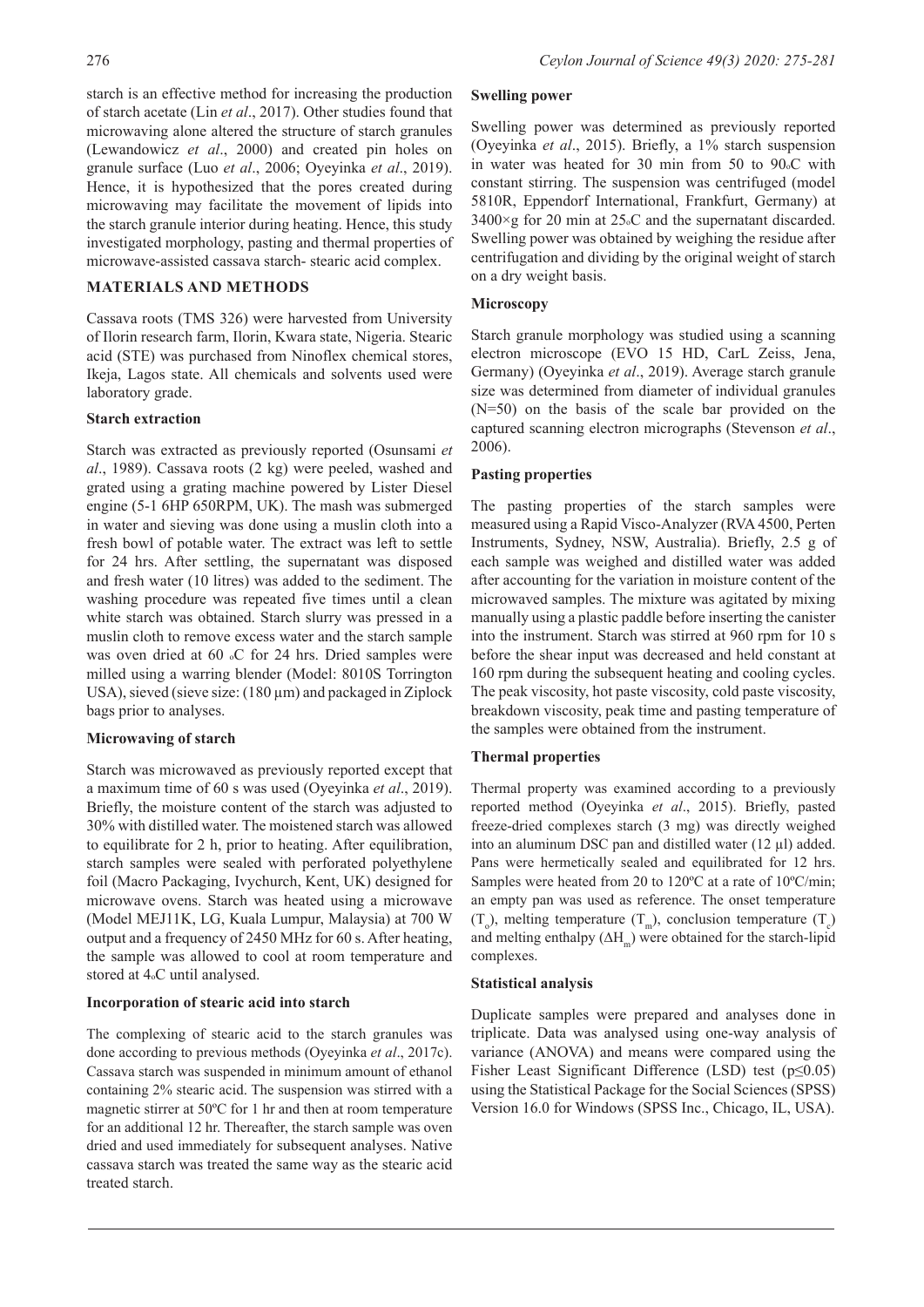### **RESULTS AND DISCUSSION**

#### **Morphology of native and microwaved starches**

Native cassava starch granules had a different morphological appearance compared to starch granules from microwaved cassava starch (Figure 1). The starch granules were mostly polygonal with some granules irregular and round in shape. The average size of the native cassava starch granules ranged between 4 and 10  $\mu$ m, which is in the range of values (2-20 µm) reported for cassava starch (Rolland-Sabaté *et al*., 2013; Rolland-Sabaté *et al*., 2012; Zhu, 2015).

Microwave heat treatment modified the surface properties of the cassava starch granules with obvious significant changes in the granule shapes and sizes. However, the addition of stearic acid to native cassava starch showed only a slight change in granule surface properties. Native cassava starch with added stearic acid had slight changes in shape, while the microwaved starch samples showed evidence of pores on the starch granules (Figure 1). The addition of stearic acid prior to microwaving or after microwaving had similar effect on starch granule morphology. Microwaving of starch has been found to alter starch structure (Lewandowicz *et al*., 2000) and created pin holes on granule surface (Luo *et al*., 2006; Oyeyinka *et al.*, 2019).

#### **Swelling power of native and microwaved starches**

Native cassava starch showed an increase in swelling power with increase in temperature, especially (Figure 2), which may be attributed with starch gelatinization (Oyeyinka *et al*., 2015). Cassava starch complexed with stearic acid showed reduction in swelling at all the test temperatures compared with the native starch sample. Microwaving of starch prior to complexation with stearic acid or microwaving complexed starch resulted in further reduction in swelling of starch, indicating that microwaving further enhanced the interaction between starch and the lipids. It has been reported that reduction in swelling of starch following lipid addition results from interaction of lipids with amylose in the hydrophobic tube, which prevents starch granule hydration and swelling (Oyeyinka *et al*., 2017c). Furthermore, the lipid molecule may also cover starch granule surface with a film (Kim and Walker, 1992). Thus, the greater reduction in swelling after microwaving suggest that microwaving enhanced the interaction of the lipids with amylose.

# **Pasting properties**

Native and microwave-assisted starch-stearic acid complexes showed similar pasting curves, but significantly (p<0.05) different pasting properties (Table 1). Native and microwaved cassava starch showed reduction in the peak viscosities after stearic addition. Cassava starch containing stearic acid with subsequent microwaving showed higher reduction (approx. 19%) in peak viscosity compared with native starch with added stearic acid (approx. 7%) and microwaved starch with added stearic acid (approx. 9%). The reduction in peak viscosity of starch in the presence of added lipid such as stearic acid presumably results from



**Figure 1:** SEM images of native and microwave-heated starches, Scale bar represents 20  $\mu$ m;

NC: Native cassava starch, NCS: Native cassava starch + Stearic acid, NCSM: Native cassava starch + Stearic acid + Microwave heat-treatment, MCS: Microwaved cassava starch + Stearic acid.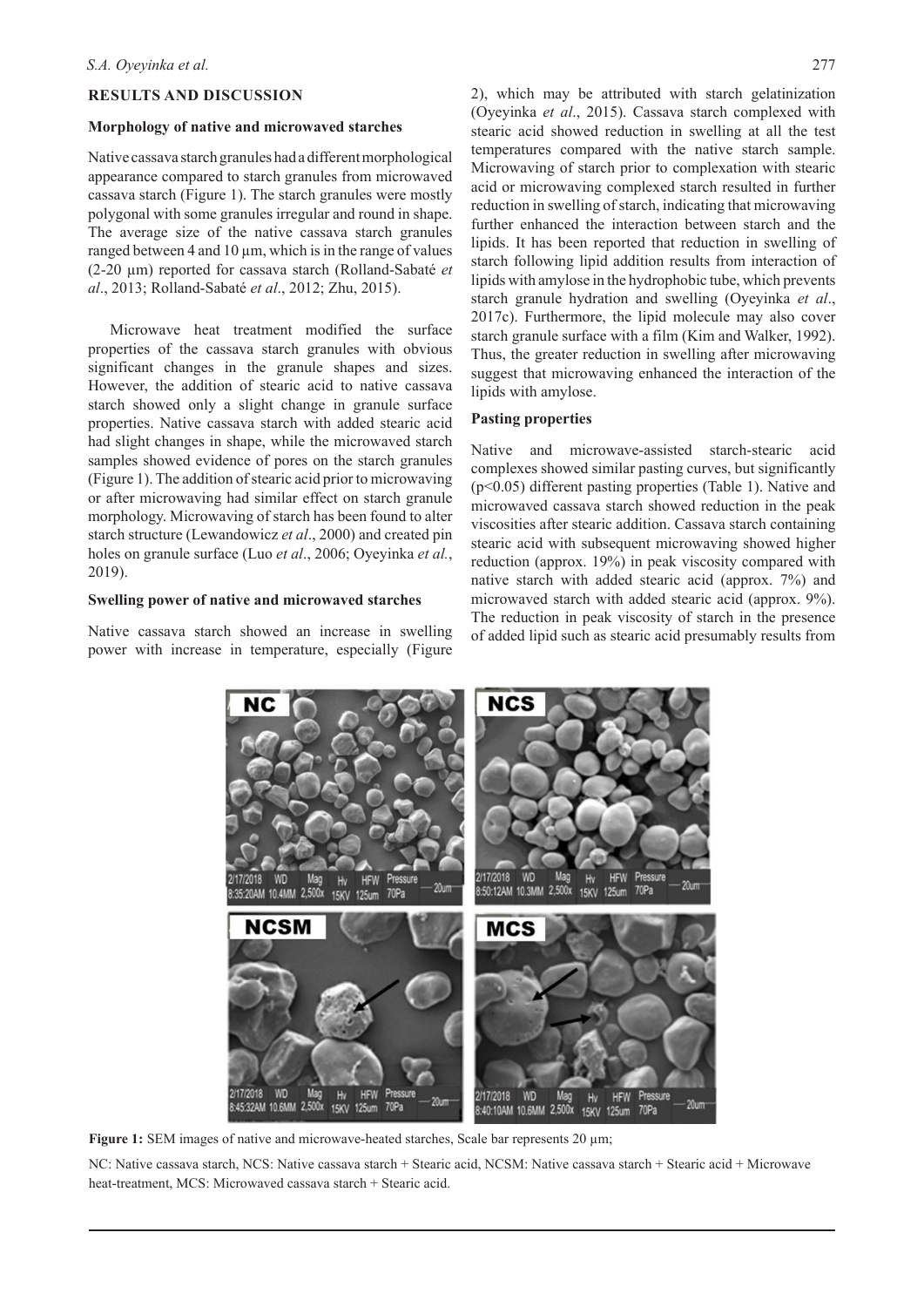

**Figure 2:** Swelling power of native and microwave-assisted cassava starch-stearic acid complexes.

NC: Native cassava starch, NCS: Native cassava starch + Stearic acid, NCSM: Native cassava starch + Stearic acid + Microwave heat-treatment, MCS: Microwaved cassava starch + Stearic acid.

|  |  |  |  |  |  |  |  |  |  | Table 1: Pasting properties of native and cassava starches modified with microwave and stearic acid. |  |  |
|--|--|--|--|--|--|--|--|--|--|------------------------------------------------------------------------------------------------------|--|--|
|--|--|--|--|--|--|--|--|--|--|------------------------------------------------------------------------------------------------------|--|--|

| <b>Parameters</b> | NC.                | <b>NCS</b>         | <b>MCS</b>                   | <b>NCSM</b>        |
|-------------------|--------------------|--------------------|------------------------------|--------------------|
| $PV$ (cP)         | $2596.67 \pm 7.05$ | $2404.01 + 6.23$   | $2370.13 h\pm 2.94$          | $2111.67 \pm 1.41$ |
| HPV(cP)           | $1672.67 \pm 1.45$ | $1707.33 + 1.04$   | $1654.64 \pm 4.32$           | $2049.33 \pm 2.28$ |
| CPV(cP)           | $2585.06 \pm 5.00$ | $2762.00 \pm 2.00$ | $2734.00 \text{ h} \pm 1.00$ | $3261.67 \pm 3.25$ |
| BDV(cP)           | $697.33 \pm 7.68$  | $899.33 \pm 5.20$  | $457.00 \pm 4.04$            | $354.67 \pm 4.67$  |
| Sethack ratio     | $1.54 \pm 0.03$    | $1.62*10.17$       | $1.38 \pm 0.04$              | $1.59b \pm 0.02$   |
| Stability ratio   | $0.71 \pm 0.01$    | $0.66 \pm 0.01$    | $0.97*+0.03$                 | $0.85 + 0.01$      |
| PT(GC)            | $74.90 \pm 0.20$   | $73.57 \pm 0.08$   | $74.17 \pm 0.15$             | $74.20 \pm 0.40$   |
| Peak time (min)   | $4.14 \pm 0.01$    | $4.14 \pm 0.04$    | $5.04 \pm 0.04$              | $5.04 \pm 0.01$    |

Mean $\pm$ SD. Mean with the same superscript along a row are not significantly different ( $p$ <0.05)

PV: Peak viscosity; HPV: Hot paste viscosity; CPV: Cold paste viscosity; BDV: Breakdown viscosity; PT: Pasting temperature.

NC: Native cassava starch, NCS: Native cassava starch + stearic acid, NCSM: Native cassava starch + stearic acid + Microwave heat-treatment, MCS: Microwaved cassava starch + stearic acid.

the formation of amylose-lipid complex between starch and the added lipid. Previous studies similarly attributed reductions in peak viscosity to the formation of amyloselipid complexes after pasting rice starch with stearic or linoleic acids (Zhou *et al*., 2007) or potato starch with different fatty acids (Kawai *et al*., 2012).

The higher reduction in peak viscosity of cassava starch containing stearic acid with subsequent microwaving suggest that more complexes were formed between the starch and the stearic acid. This may explain why cassava starch containing stearic acid with subsequent microwaving had lower swelling power compared to other starch samples (Figure 2). With or without added stearic acid, cold paste viscosities of cassava starch were generally higher than their hot paste viscosities (Table 1). This is expected since the viscosities of biological materials are temperature dependent. However, the cold paste viscosities

significantly increased with the addition of stearic acid or microwaving. Earlier studies also found increase in the final viscosity of starch after lipid addition (Maphalla and Emmambux, 2016; Obiro *et al*., 2012; Wang *et al*., 2015).

The pasting temperature (74.9ºC) of native cassava starch was higher than values reported for potato starch (66.2-68.6ºC) (Gałkowska *et al*., 2014; Joshi *et al.*, 2013). Microwaving and stearic addition did not significantly (p<0.05) influence the pasting temperature of cassava starch. Native cassava starch had similar pasting temperature (74.9ºC) with those of the modified starch samples (average of 72.98ºC). Pasting temperature represents the temperature at which the starch samples will cook. Hence, it seems that microwaving cassava starch with added stearic acid or the addition of stearic acid to native starch did not significantly (p<0.05) affect the pasting temperature. Setback ratio significantly reduced from 1.62 to 1.38. The re-association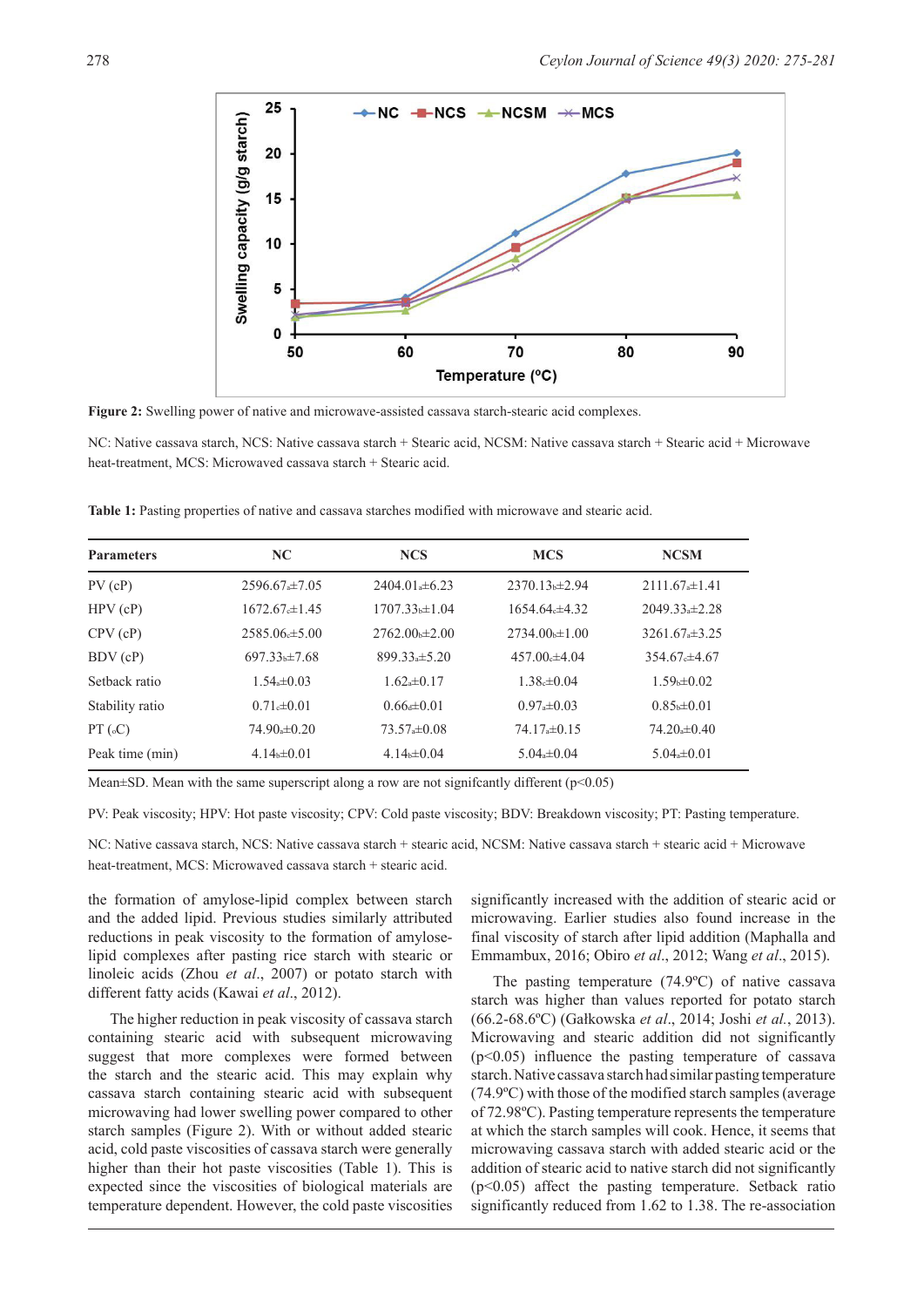#### *S.A. Oyeyinka et al.* 279

of starch as double helices upon cooling is responsible for the setback viscosity of starches (Oyeyinka *et al*., 2017b) and indicates the retrogradation tendencies of starch (Liang *et al*., 2002). Stearic acid addition alone to native cassava showed approximately 2% reduction in setback ratio compared with stearic acid addition to microwaved cassava starch (approx. 5%) and cassava starch containing stearic acid with subsequent microwaving (approx. 15%). Low setback viscosity of starches is indicative of low tendencies towards retrogradation and further suggests that the presence of lipids in starch during pasting prevents the re-association of amylose chains during cooling and storage (Oyeyinka *et al*., 2017c).

#### **Thermal properties**

The thermal properties of microwaved cassava starch stearicacid complexes are shown in Table 2. Native cassava starch showed peak gelatinization temperature  $(T_p)$  of 65.10° which is within the range (56.2-74.7oC) reported for cassava starch in the literature (Zhu, 2015). Modification of cassava starch with stearic acid alone or in combination with microwaving shifted the  $T_{p}$  to a higher endotherm (92.04-101.85.C) compared with the native starch. The shift to a higher endotherm suggests that the added stearic acid possibly formed complexes with amylose in cassava starch. Lipids such as stearic acid are hydrophobic and may form inclusion complexes with amylose in starch. The amylose-lipid complexes are known to melt at varying temperature: <80.c, 80-104.c and at values >104.c (Biliaderis and Seneviratne, 1990; Raphaelides and Karkalas, 1988). These endotherms have been attributed to non-complex lipids, type I amylose-lipid complexes, and type II amyloselipid complexes respectively (Biliaderis and Seneviratne, 1990; Raphaelides and Karkalas, 1988). In this study, the addition of stearic acid to cassava starch alone or to microwaved cassava starch or to cassava starch with subsequent microwaving all formed type I amylose-lipid complexes. Previous studies reported type II amylose-lipid complex for cassava starch pasted with stearic acid and xanthan gum (Maphalla and Emmambux, 2016). The variation in the thermal stability may be due to the extended pasting time used by these authors which possibly allowed greater interaction between the starch and the stearic acid (D'silva *et al*., 2011).

The melting enthalpies  $(ΔH<sub>m</sub>)$  of the modified starches varied between 0.57 and 1.07 J/g (Table 2). Native cassava

starch with added stearic acid had the lowest  $\Delta H_{m}$ , while cassava starch microwaved prior to the addition of stearic acid had the highest value. The  $\Delta H_m$  provides information on the degree of order (crystallinity) in the complex and the amount of amylose-lipid complex formed (Kawai *et al*., 2012). Thus, the higher ΔH<sub>m</sub> value of cassava starch microwaved prior to the addition of stearic acid suggests that more complexes were formed. The reason for this remains unclear. However, it seems that microwaving disrupts starch granular structure creating pores which may facilitate better interaction of lipids with amylose during incubation. Some authors working with annealed starch complexed with lipids similarly found that the annealed starch had pores on its surface which presumably enhanced the complexing ability of the starch (Oyeyinka *et al*., 2018).

### **CONCLUSIONS**

Microwaving enhanced better complexation of amylose in cassava starch with stearic acid and improved thermal stability of the starch. The modified starch showed better functionality such as low setback viscosities and higher gelatinisation temperatures. Native or microwaved cassava starch complexed with stearic acid both produced type I amylose-lipid complexes. Cassava starch modified with microwave and stearic acid complex can potentially be used in food formulations that require high temperature for processing such as in extrusion. Further research is required to understand the interaction between starch and lipids after microwave heat-treatment. This may provide a better insight into the extent and type of fusion that governs the interaction between starch and lipids after complexation and heat treatment. In addition, the application of the modified starch in food systems should also be considered in future studies.

### **ACKNOWLEDGEMENTS**

Authors thank West Africa Agricultural Productivity Programme (WAAPP) for supplying the cassava roots used in the study. The research was self-funded.

#### **STATEMENT OF CONFLICT OF INTEREST**

Authors declare no conflict of interest.

| <b>Samples</b> | $T_{0}^{\circ}$ (°C) | $T_{n}^{\circ}$ (°C) | $T_{c}(^{\circ}C)$ | $\Delta H_{m}(J/g)$ |
|----------------|----------------------|----------------------|--------------------|---------------------|
| NС             | 59.85 $c\pm0.02$     | $65.10c\pm0.82$      | $71.13b \pm 0.20$  | $12.06a \pm 0.24$   |
| <b>NCS</b>     | $87.66b \pm 1.34$    | $92.04b \pm 0.77$    | $100.22a \pm 0.14$ | $0.57d \pm 0.04$    |
| <b>NCSM</b>    | 92.12a $\pm$ 0.01    | $101.85a \pm 0.94$   | $106.95a \pm 0.61$ | $0.86c \pm 0.02$    |
| <b>MCS</b>     | $87.82b \pm 0.48$    | 101.40a $\pm$ 0.60   | $106.75a \pm 0.50$ | $1.07b \pm 0.07$    |

**Table 2:** Thermal properties of cassava starch-stearic acid complexes;

Mean with different superscript along the column are significantly different (p<0.05).

To: Onset temperature; Tp: Peak temperature; Tc: Conclusion temperature; H: Gelatinisation enthalpy

NC: Native cassava starch, NCS: Native cassava starch + Stearic acid, NCSM: Native cassava starch + Stearic acid + Microwave heat-treatment, MCS: Microwaved cassava starch + Stearic acid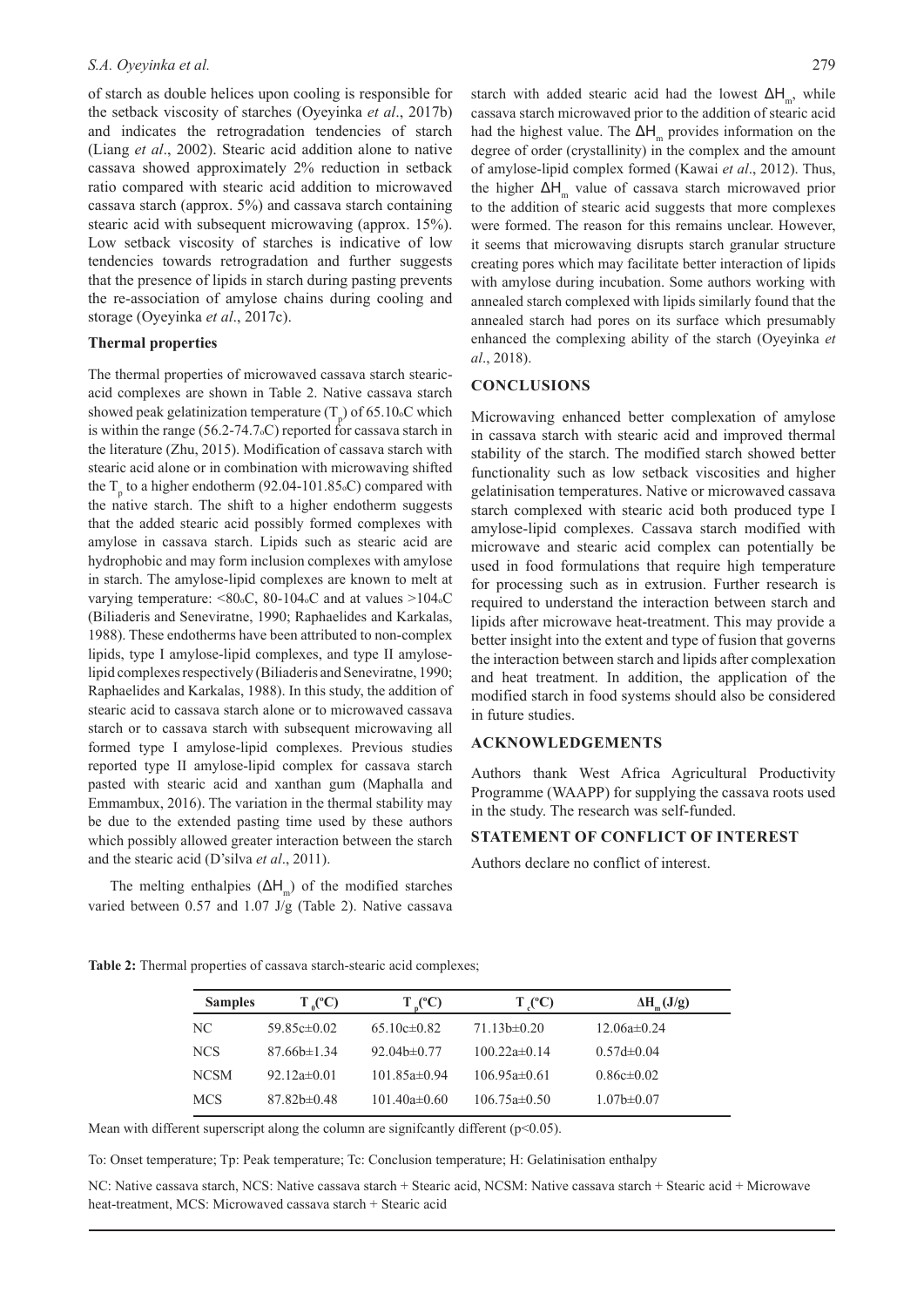# **REFERENCES**

- Biliaderis, C., and Seneviratne, H. (1990). On the supermolecular structure and metastability of glycerol monostearate-amylose complex. *Carbohydrate Polymers,* **13**(2): 185-206.
- Chang, F., He, X., Fu, X., Huang, Q., and Jane, J.-l. (2014). Effects of Heat Treatment and Moisture Contents on Interactions Between Lauric Acid and Starch Granules. *Journal of Agricultural and Food Chemistry,* **62**(31): 7862-7868.
- Colman, T. A. D., Demiate, I. M., and Schnitzler, E. (2014). The effect of microwave radiation on some thermal, rheological and structural properties of cassava starch. *Journal of Thermal Analysis and Calorimetry,* **115**: 2245-2252.
- D'Silva, T.V., Taylor, J.R., and Emmambux, M.N. (2011). Enhancement of the pasting properties of teff and maize starches through wet–heat processing with added stearic acid. *Journal of Cereal Science,* **53**(2): 192-197.
- Gałkowska, D., Pycia, K., Juszczak, L., and Pająk, P. (2014). Influence of cassia gum on rheological and textural properties of native potato and corn starch. Starch‐Stä*rke,* **66**(11-12): 1060-1070.
- Joshi, M., Aldred, P., McKnight, S., Panozzo, J., Kasapis, S., Adhikari, R., and Adhikari, B. (2013). Physicochemical and functional characteristics of lentil starch. *Carbohydrate Polymers,* **92**(2): 1484-1496.
- Kaur, B., Ariffin, F., Bhat, R., and Karim, A.A. (2012). Progress in starch modification in the last decade. *Food Hydrocolloids,* **26**(2): 398-404.
- Kawai, K., Takato, S., Sasaki, T., and Kajiwara, K. (2012). Complex formation, thermal properties, and in-vitro digestibility of gelatinized potato starch–fatty acid mixtures. *Food Hydrocolloids,* **27**(1): 228-234.
- Kim, C., and Walker, C. (1992). Changes in starch pasting properties due to sugars and emulsifiers as determined by viscosity measurement. *Journal of Food Science,* **57**(4): 1009-1013.
- Lewandowicz, G., Fornal, J., and Walkowski, A. (1997). Effect of microwave radiation on physico-chemical properties and structure of potato and tapioca starches. *Carbohydrate Polymers,* **34**(4): 213-220.
- Lewandowicz, G., Jankowski, T., and Fornal, J. (2000). Effect of microwave radiation on physico-chemical properties and structure of cereal starches. *Carbohydrate polymers,* **42**(2): 193-199.
- Liang, X., King, J. M., and Shih, F.F. (2002). Pasting property differences of commercial and isolated rice starch with added lipids and β-cyclodextrin. *Cereal Chemistry,* **79**(6): 812-818.
- Lin, D., Zhou, W., Zhao, J., Lan, W., Chen, R., Li, Y., Xing, B., Li, Z., Xiao, M., and Wu, Z. (2017). Study on the synthesis and physicochemical properties of starch acetate with low substitution under microwave assistance. *International Journal of Biological Macromolecules,* **103**: 316-326.
- Luo, Z., He, X., Fu, X., Luo, F., and Gao, Q. (2006). Effect of microwave radiation on the physicochemical properties of normal maize, waxy maize and amylomaize V starches. Starch‐Stä*rke,* **58**(9): 468-474.
- Maphalla, T.G., and Emmambux, M.N. (2016). Functionality of maize, wheat, teff and cassava starches with stearic acid and xanthan gum. *Carbohydrate Polymers,* **136**: 970-978.
- Meng, S., Ma, Y., Cui, J., and Sun, D.W. (2014a). Preparation of corn starch–fatty acid complexes by high‐pressure homogenization. Starch‐Stä*rke,* **66**(9- 10): 809-817.
- Meng, S., Ma, Y., Sun, D.-W., Wang, L., and Liu, T. (2014b). Properties of starch-palmitic acid complexes prepared by high pressure homogenization. *Journal of Cereal Science,* **59**(1): 25-32.
- Nwokocha, L.M., Aviara, N. A., Senan, C., and Williams, P.A. (2009). A comparative study of some properties of cassava (*Manihot esculenta*, Crantz) and cocoyam (*Colocasia esculenta*, Linn) starches. *Carbohydrate Polymers,* **76**(3): 362-367.
- Obiro, C., Ray, S., and Emmambux, M. (2012). Occurrence of amylose–lipid complexes in teff and maize starch biphasic pastes. *Carbohydrate Polymers,* **90**(1): 616- 622.
- Osunsami, A., Akingbala, J., and Oguntimein, G. (1989). Effect of storage on starch content and modification of cassava starch. Starch‐Stä*rke,* **41**(2): 54-57.
- Oyeyinka, S.A., Adegoke, R., Oyeyinka, A.T., Salami, K.O., Olagunju, O.F., Kolawole, F. L., Joseph, J.K., and Bolarinwa, I.F. (2018). Effect of annealing on the functionality of Bambara groundnut (*Vigna subterranea*) starch–palmitic acid complex. *International Journal of Food Science & Technology,* **53**(2): 549-555.
- Oyeyinka, S.A., and Oyeyinka, A.T. (2018). A review on isolation, composition, physicochemical properties and modification of Bambara groundnut starch. *Food Hydrocolloids,* **75**: 62-71.
- Oyeyinka, S.A., Singh, S., Adebola, P.O., Gerrano, A.S., and Amonsou, E. O. (2015). Physicochemical properties of starches with variable amylose contents extracted from bambara groundnut genotypes. *Carbohydrate Polymers,* **133**: 171-178.
- Oyeyinka, S.A., Singh, S., and Amonsou, E.O. (2017a). Physicochemical and Mechanical Properties of Bambara Groundnut Starch Films Modified with Stearic Acid. *Journal of Food Science,* **82**(1): 118-123.
- Oyeyinka, S.A., Singh, S., and Amonsou, E.O. (2017b). Physicochemical properties of starches extracted from bambara groundnut landraces. Starch‐Stä*rke,* **69** (3-4): 1600089.
- Oyeyinka, S.A., Singh, S., Ma, Y., and Amonsou, E.O. (2016a). Effect of high-pressure homogenization on structural, thermal and rheological properties of bambara starch complexed with different fatty acids. *RSC Advances,* **6**(83): 80174-80180.
- Oyeyinka, S.A., Singh, S., Ma, Y., and Amonsou, E.O. (2016b). Influence of high-pressure homogenization on the physicochemical properties of bambara starch complexed with lysophosphatidylcholine. *LWT-Food Science and Technology,* **74**: 120-127.
- Oyeyinka, S.A., Singh, S., Venter, S.L., and Amonsou, E.O. (2017c). Effect of lipid types on complexation and some physicochemical properties of bambara groundnut starch. Starch‐Stä*rke,* **69**(3-4): 1600158.